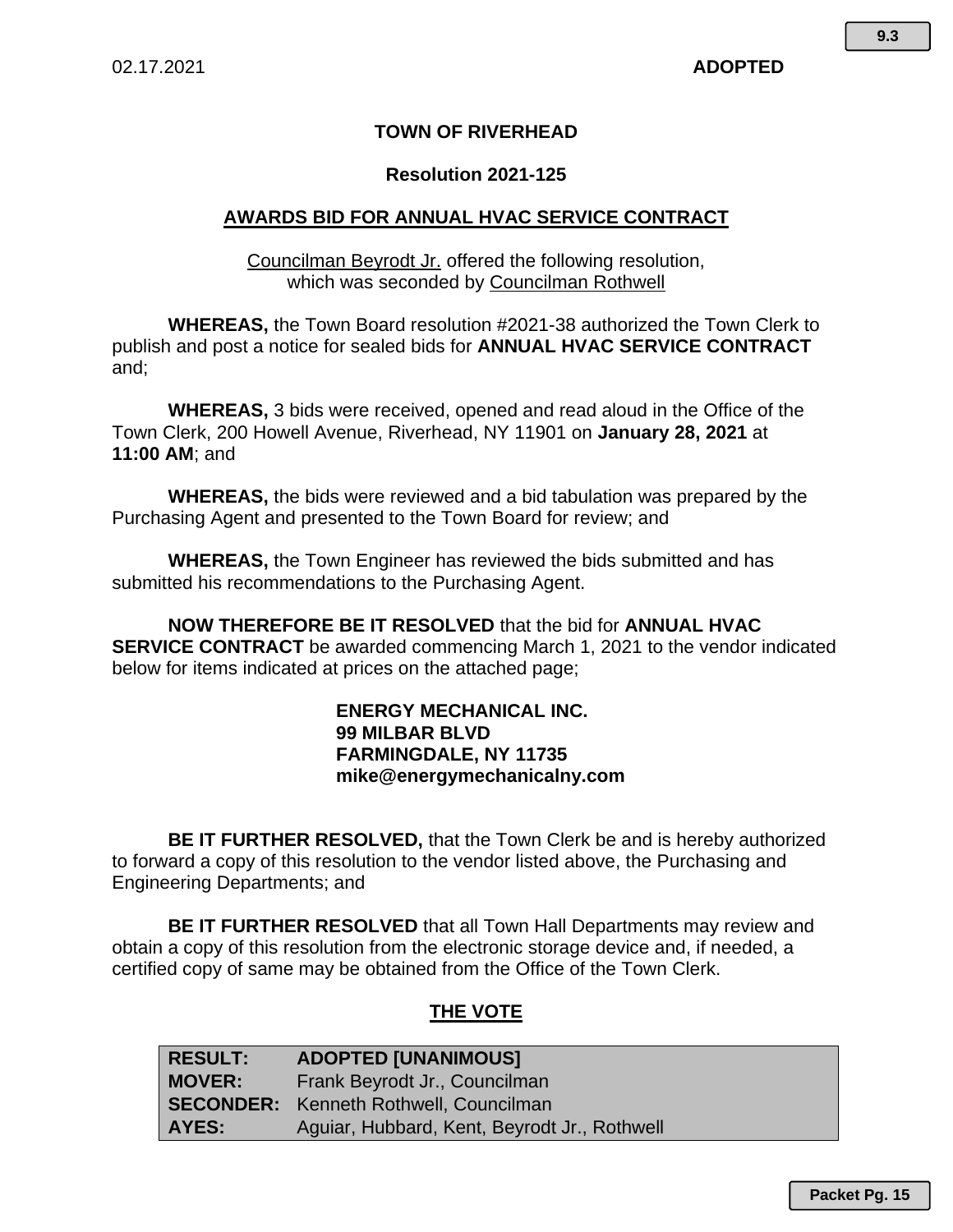State of New York County of Suffolk } ss: Town of Riverhead

This is to certify that I, the undersigned, Town Clerk of the Town of Riverhead, County of Suffolk, State of New York, have compared the forgoing copy of a Resolution with the original now on file in this office and which was duly adopted on February 17, 2021

and that the same is a true and correct transcript of said Resolution and the of the whole thereof.



IN WITNESS WHEREOF, I have hereunto set my hand and the official seal of the Town of Riverhead, on February 18, 2021

Diane M. Wilhelm

, Town Clerk